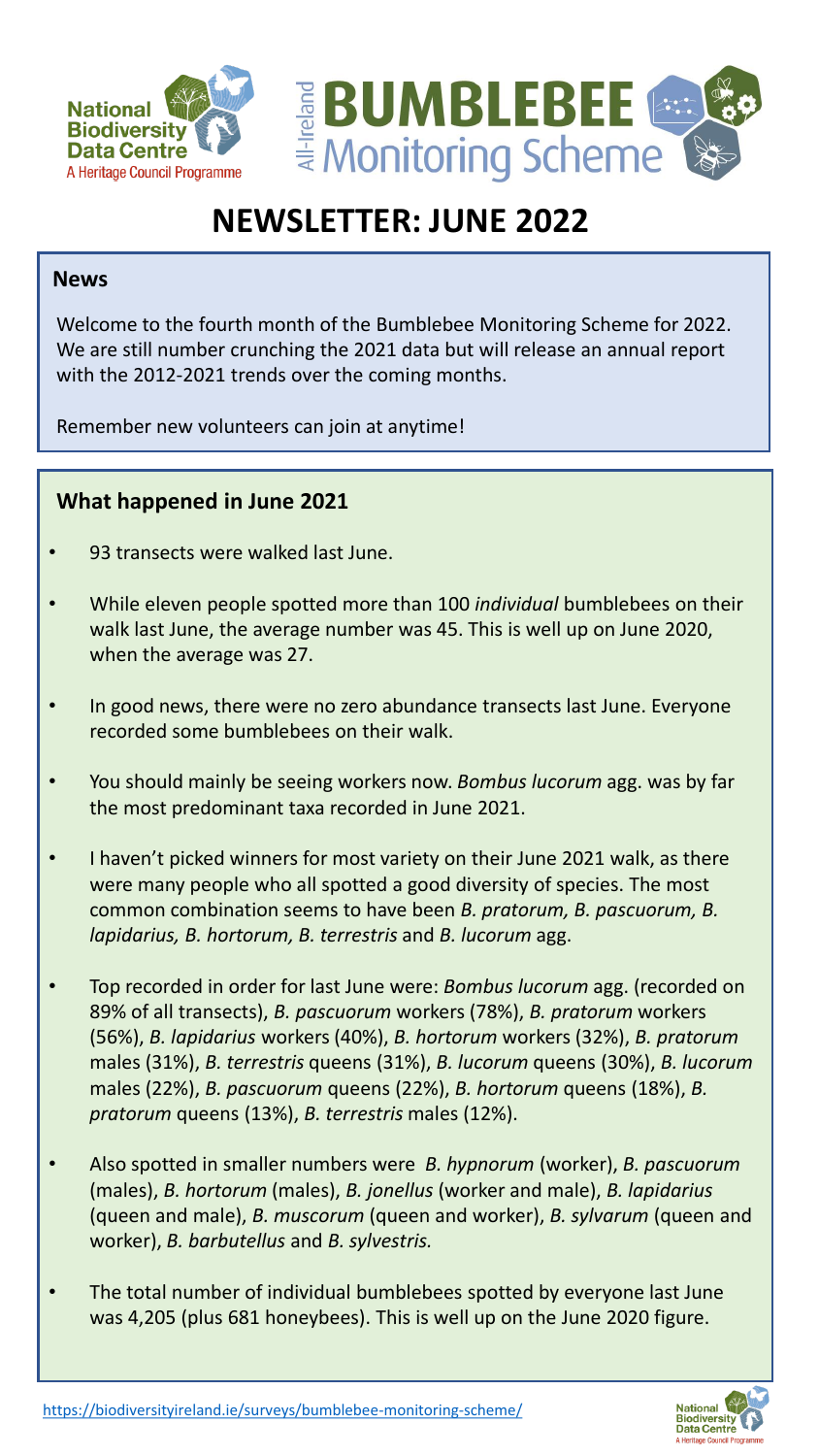

## **Tips & advice this month**

- In a typical June, you should be seeing much greater numbers of individual bees and you should mainly be seeing workers. *Bombus lucorum* agg*., pascuorum, lapidarius, pratorum* and *hortorum* workers should be particularly common.
- $\checkmark$  For some early emerging species, you will now start seeing males and new queens as they produce a new generation. This is particularly the case for *B. lucorum, B. terrestris* and *B. pratorum*; but can also occur with the other more common species.
- ✓ Without experience, it can be difficult to identify males of *B. hortorum*, *B. pascuorum* and *B. terrestris* as they don't have a different banding pattern to the females. You need to check for longer antennae and remember they will never have a pollen basket. Don't worry if you are new to the scheme – we understand that some are misclassified as workers in the early years.
- ✓ Don't forget *Bombus terrestris* workers should be recorded as *Bombus lucorum* agg. While we can distinguish *B. lucorum* and *B. terrestris* queens, it's not possible to reliably separate the workers by sight so both get recorded as *B. lucorum* agg.

## **Common errors last May**

- Take care with males. Males of the later emerging species are unlikely to be out.
- Be careful about recording very rare species e.g., *B. sylvarum, B. ruderarius*. Often they are habitat specific or restricted to a particular geographic area. If you're not sure, I'm always very happy to check photographs for you. You would have to be in a particularly nice habitat to see either of these.
- *B. rupestris* and *B. campestris* are very rare cuckoo species. If you think you have spotted these, I'm happy to check photographs to confirm.
- So far, *B. hypnorum* is only known from Dublin City in RoI, but it is more widespread in eastern NI. Take care not to confuse this with *B. pascuorum*.

## **Important food plants**

In June 2021, we received 238 casual bumblebee records that also stated what the bee was feeding on. Based on this data, bumblebees were foraging on over 100 different plant species last June. At this time of year, there isn't one predominant species. Bush Vetch, Red Clover, White Clover, Bird's foot trefoil, Buttercup, Foxglove, Bramble & Chives were all very popular. If you're seeing something important or unusual on your walk this month, please submit a casual record and fill in the foraging box: <https://records.biodiversityireland.ie/record/bumblebees>

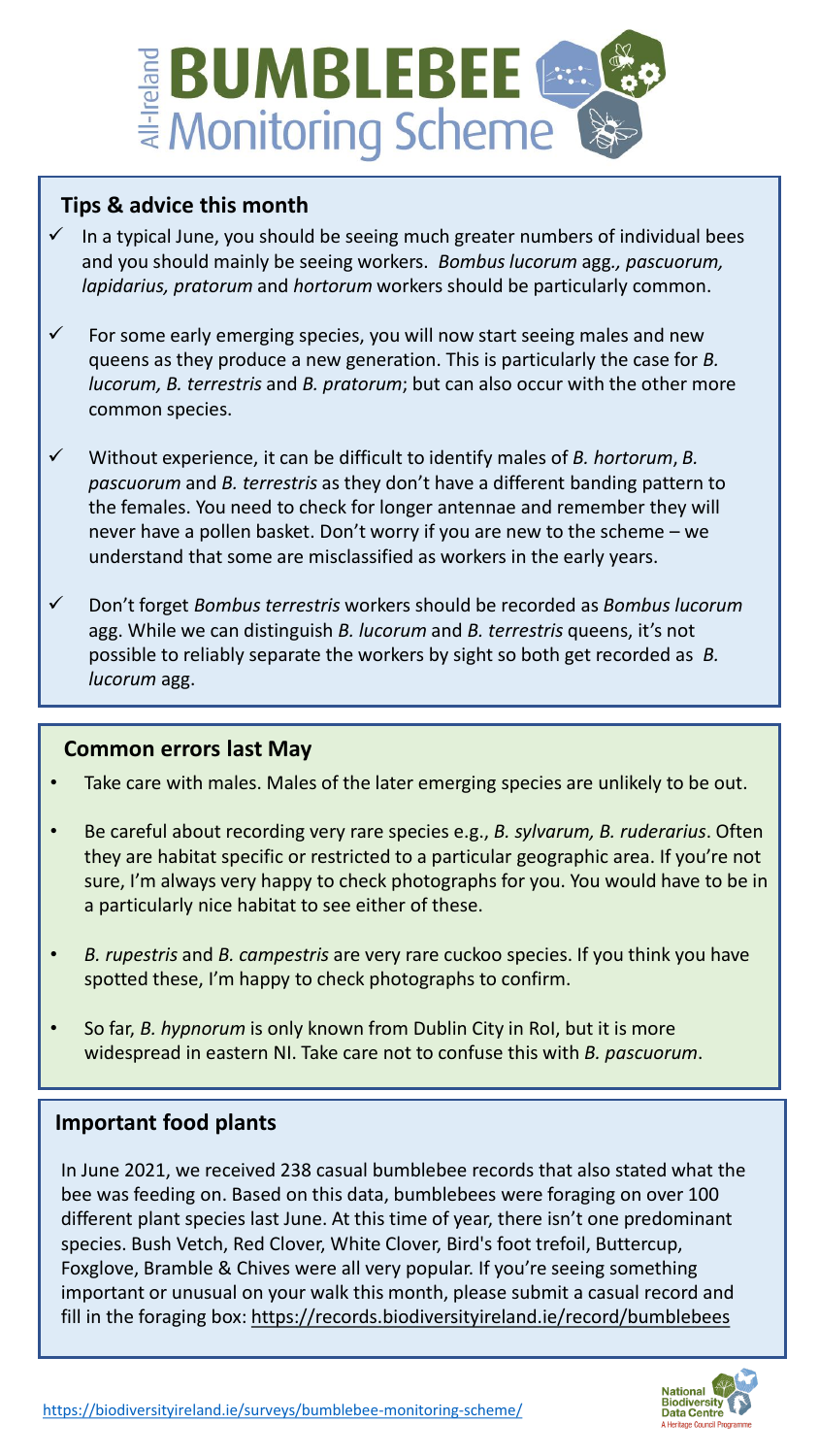

#### **Photo of the month**



This great photo of a *Bombus lapidarius* queen scaring off a Nomada solitary bee was submitted by Áine Fenner.

#### **Interesting recent research**

Climate crisis could lead to rise of smaller bumblebees [https://www.theguardian.com/environment/2022/apr/21/climate-crisis](https://www.theguardian.com/environment/2022/apr/21/climate-crisis-smaller-bees-bumblebees-study)smaller-bees-bumblebees-study



*Osmia bicornis* is another distinctive solitary bee species. June is a good time to spot these, often in gardens.

They are excellent pollinators. It's estimated that one female can carry out the pollinator work of a hundred honey bees!